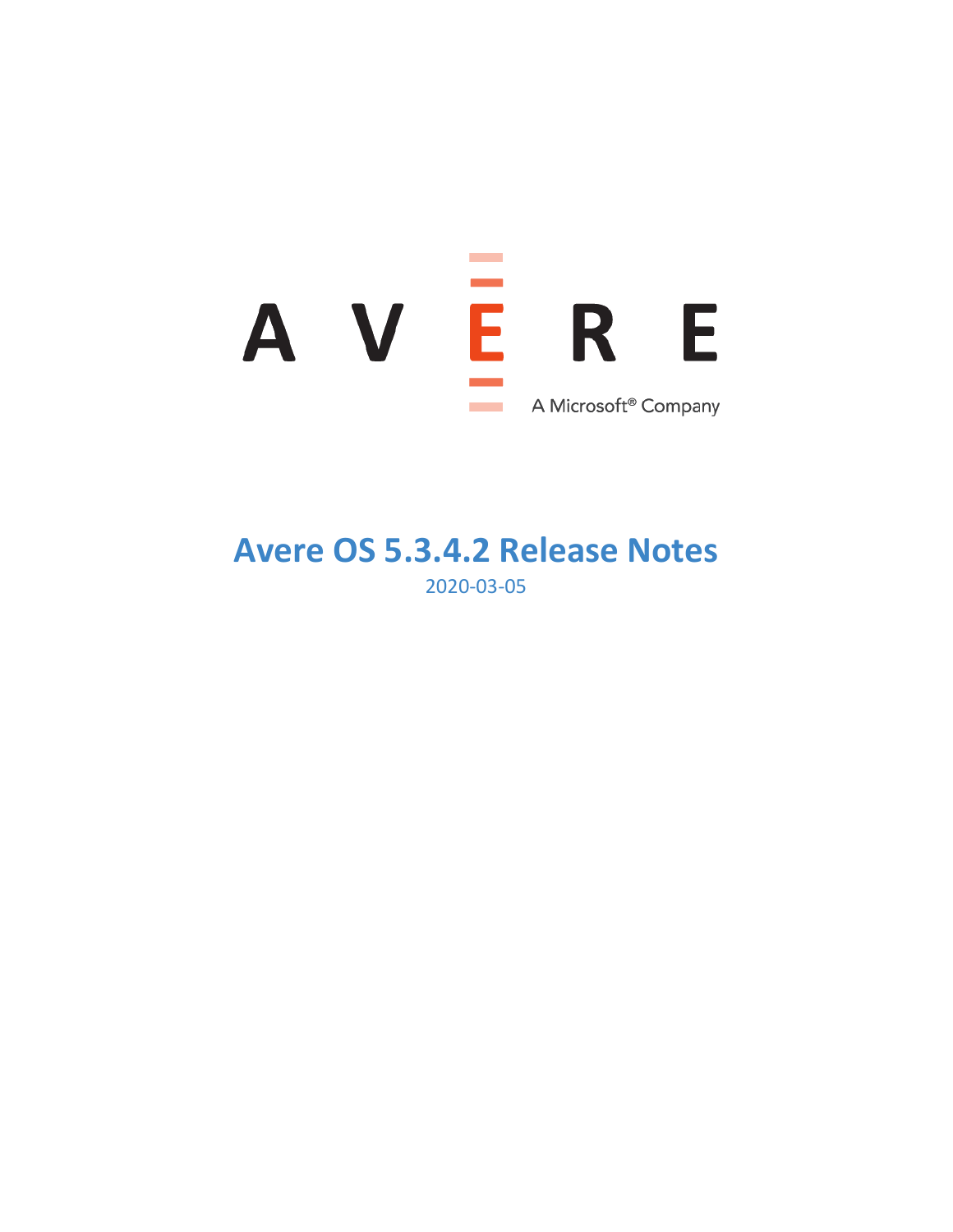## Table of Contents

## **Copyright Information**

Copyright © 2020 Microsoft Corporation. All rights reserved. Specifications are subject to change without notice.

No part of this document covered by copyright may be reproduced in any form or by any means – graphic, electronic, or mechanical, including photocopying, recording, taping, or storage in an electronic retrieval system – without prior written permission of the copyright owner.

The product described in this document may be protected by one or more U.S. patents, foreign patents, or pending applications.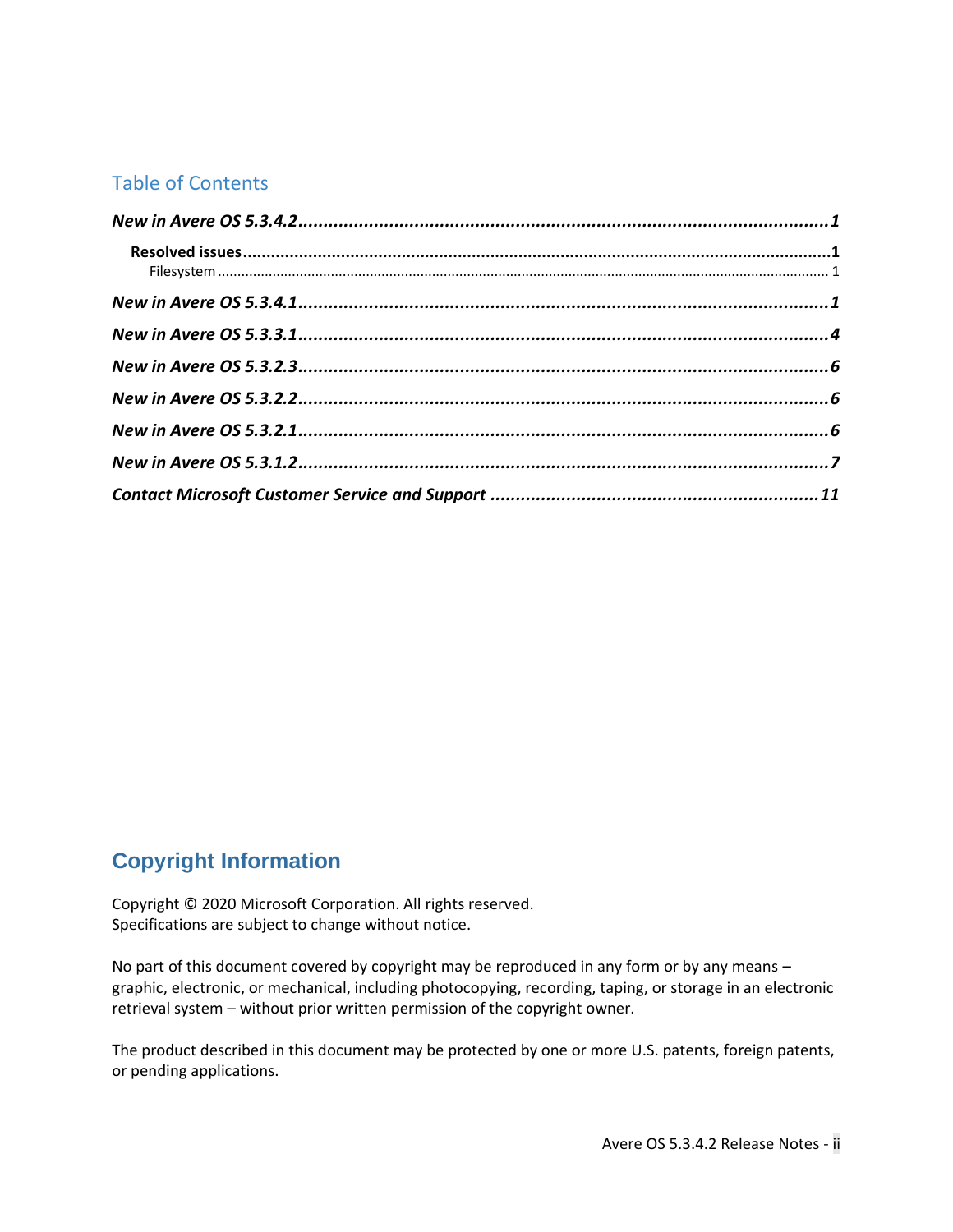## <span id="page-2-0"></span>**New in Avere OS 5.3.4.2**

### <span id="page-2-1"></span>**Resolved issues**

#### <span id="page-2-2"></span>**Filesystem**

- [6278225](https://msazure.visualstudio.com/One/_workitems/edit/6278225) Fixed a bug so that the system correctly releases resources when accessing large files. Before this change, the system could consume excessive amounts of memory when handling large files.
- 6290767 Removed an incorrect assert statement that could cause a filesystem restart.

## <span id="page-2-3"></span>**New in Avere OS 5.3.4.1**

This software release includes required updates for products offered from the Azure Portal, including Microsoft [Azure HPC Cache](https://azure.microsoft.com/services/hpc-cache) and [Avere vFXT for Azure.](https://docs.microsoft.com/azure/avere-vfxt/) It also includes fixes that affect all cache products, including [Azure FXT Edge Filer](https://docs.microsoft.com/azure/fxt-edge-filer/) and legacy FXT products.

## **Resolved issues**

#### **Cloud object store**

5789368 Fixed an issue that could cause process restarts when computing the space in a cloud storage container. The problem was caused by Azure request throttling due to multiple list calls.

| Added code to save metadata content as a precaution when metadata failures are<br>detected.                                     |
|---------------------------------------------------------------------------------------------------------------------------------|
| Improved cache population speed by fixing a slowdown in the cache filesystem<br>consistency check during read-ahead.            |
| Improved efficiency while establishing SSL connections.                                                                         |
| Improved metafile performance in the token manager during failover.                                                             |
| Removed some locking code that caused contention that slowed certain front-end<br>operations.                                   |
| Fixed a defect that could cause bucket keys with hash collisions to be skipped<br>when populating the key-attribute hash table. |
|                                                                                                                                 |
| Created a background process to find and free stale file locks that could block<br>access to the file.                          |
|                                                                                                                                 |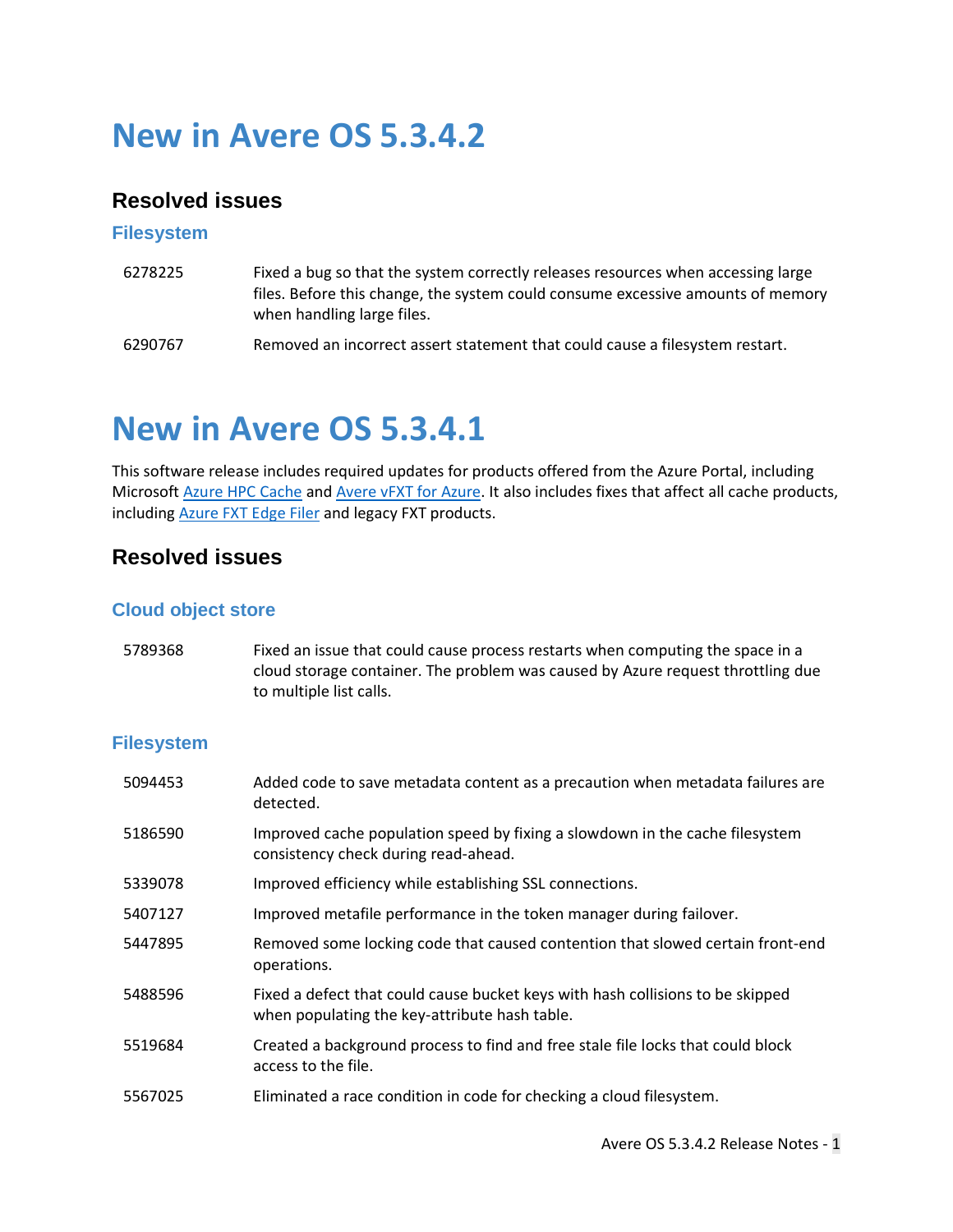| 5627850 | Fixed a bug that could cause a filesystem restart if an HTTPS connection setup took<br>longer than expected.                                     |
|---------|--------------------------------------------------------------------------------------------------------------------------------------------------|
| 5636721 | Eliminated misleading snapshot alerts that could be shown when flushing the<br>cache in Azure HPC Cache.                                         |
| 5645667 | Fixed a space management problem that could cause trouble during failover<br>events.                                                             |
| 5651782 | Corrected a space management issue associated with rare failures.                                                                                |
| 5592404 | Updated locking code to prevent a process restart while invalidating a core filer.                                                               |
| 5707278 | Fixed a lock order problem that could occur when invalidating a file handle.                                                                     |
| 5842386 | Corrected code to prevent a loop while booting.                                                                                                  |
| 5866048 | Reduced the amount of memory allocated to cloud locks to avoid a possible out-<br>of-memory error.                                               |
| 5890695 | Fixed a bug that caused a filesystem restart while securely connecting to a cloud<br>backend.                                                    |
| 5911314 | Corrected a race condition that affected cloud connection management.                                                                            |
| 5912761 | Added instrumentation for tracking task execution.                                                                                               |
| 5932889 | Corrected a race condition in the system initialization sequence.                                                                                |
| 5955269 | Fixed a problem that could cause operations to fail to complete when a space limit<br>was reached.                                               |
| 5961765 | Changed logging to avoid multiple log entries for a slow-running task.                                                                           |
| 5986301 | Corrected a flaw in state check and internal accounting for metafile operations.                                                                 |
| 5986543 | Fixed traces to eliminate a possible null point exception.                                                                                       |
| 5990301 | Resolved a race condition that was caused by reinitialization of OpenSSL<br>algorithms and allocation functions when using proxy configurations. |
| 5997314 | Corrected a possible race condition error related to a metadata flush operation.                                                                 |
| 6041890 | Fixed a locking hierarchy violation that could result in process restart because of an<br>uncommon race condition.                               |
| 6054860 | Corrected logic in the replay path for metadata operation.                                                                                       |

#### **General**

| 5533584 | Cluster-generated certificates now include extended key usage for TLS web server<br>authentication. This change makes the certificates compliant with the browser TLS<br>extension. |
|---------|-------------------------------------------------------------------------------------------------------------------------------------------------------------------------------------|
| 5679687 | Fixed an issue where clusters upgraded to v5.3 would no longer allow<br>RemoteCommand service.                                                                                      |
| 5695188 | Fixed an XML-RPC bug that prevented users from creating a read-only Cache<br>Policy.                                                                                                |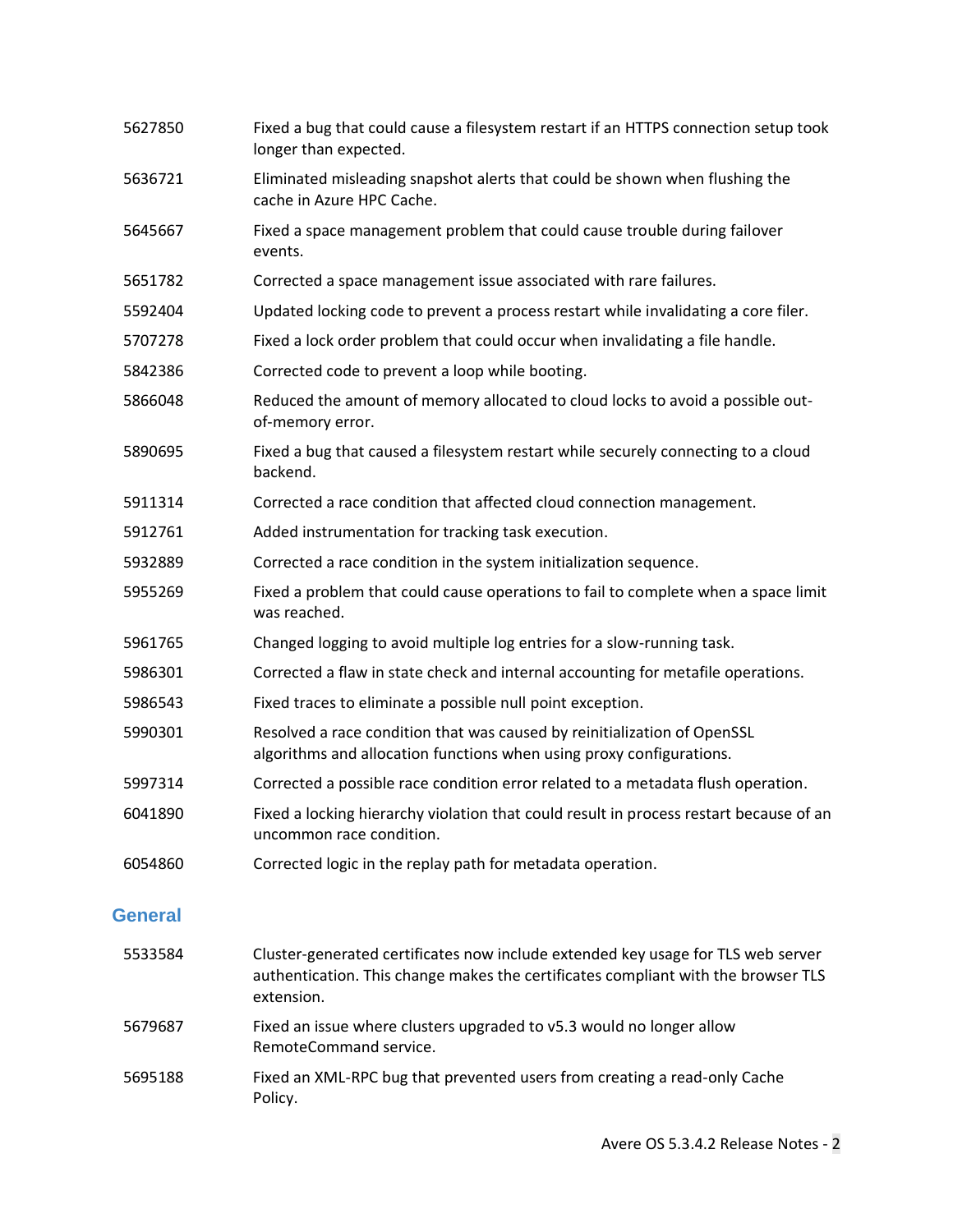- 5771119 Fixed a bug in the Azure FXT Edge Filer's NIC driver that caused LACP link aggregate interfaces to fail when cluster services were started.
- 5820727 Disabled pre-production debugging code that caused excessive log entries.
- 5926431 Fixed a general XML-RPC bug that caused all integers to be encoded as long integers instead of <int>. In XML-RPC this encoding applies to signed 32-bit integers, which are the vast majority of uses in Avere XML-RPC.
- 5991352 Updated code to prevent a deadlock in the process responsible for refreshing cloud service credentials.
- 5998813 Fixed a bug that caused GCE vFXT nodes to fail to connect to GCP API endpoints through an HTTP proxy.
- 6037362 The default XML-RPC encoding for 32-bit signed integers has been changed back to <int>. Larger integers are encoded as <double>. This change restores historical behavior and removes a change in Avere OS 5.2 that encoded all XML-RPC integers as <i8> by default.

The standard XML-RPC encoding for 32-bit signed integers is <int>. Larger integers must be encoded differently and use a non-standard encoding: <double> (our historical default), <i8>, or <string>.

An XMLRPC client can set its preferred encoding by calling

system.setInt64Representation or by setting one of these HTTP cookie values:

- 'int64Representation=i8'
- 'int64Representation=double'
- 'int64Representation=string'

#### **SMB/CIFS**

5132513 Fixed a defect that sometimes caused the incorrect error status to be returned when a path involving NFS symbolic links was accessed using SMB.

> The system now correctly returns the error NT\_STATUS\_ACCESS\_DENIED if an NFS symbolic link cannot be evaluated for SMB access of a file or directory on a path with the link.

(Before this fix, the errors NT\_STATUS\_OBJECT\_NAME\_NOT\_FOUND or NT\_STATUS\_OBJECT\_PATH\_NOT\_FOUND were returned in some cases.)

5534066 Fixed a bug for the SMB/CIFS multi-component lookup case of ".." detecting a loop when one or more of the name path components is a symbolic link.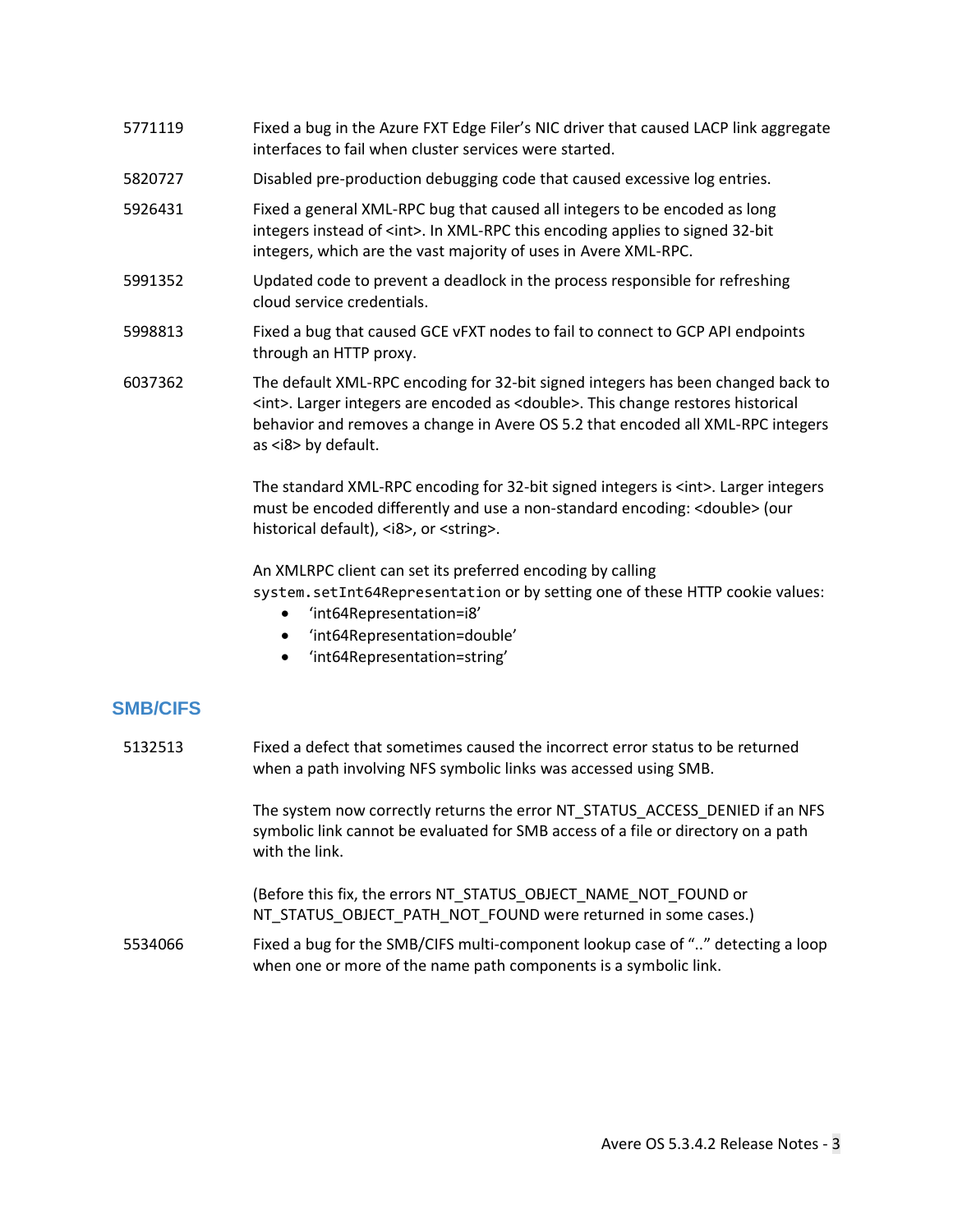# <span id="page-5-0"></span>**New in Avere OS 5.3.3.1**

This software release supports the general availability (GA) release for the Microsoft [Azure HPC Cache](https://azure.microsoft.com/services/hpc-cache) service. It also includes bug fixes that affect other caching products, including Avere vFXT for Azure and Azure FXT Edge Filer.

## **Cache policy change**

A default setting has been changed in the built-in cache policy Full Caching. The maximum writeback delay in this policy now defaults to one hour. Previously, the maximum writeback delay was set to 10 minutes by default. The value can be customized by using the **Core Filer** > **Manage Cache Policies** settings page for an FXT or Avere vFTX for Azure cluster.

This change only affects clusters created with Avere OS 5.3.3.1 or later software. Clusters upgraded to 5.3.3.1 keep the original 10 minute default writeback delay.

### **Resolved issues**

| 5105615 | Fixed a problem that could interfere with cluster node removal. Before this<br>change, a long-running internal operation could cause the removal to fail to<br>complete.                                                                                                                                                      |
|---------|-------------------------------------------------------------------------------------------------------------------------------------------------------------------------------------------------------------------------------------------------------------------------------------------------------------------------------|
| 5156906 | Fixed a race condition in statistics-gathering code that could cause a file system<br>process restart.                                                                                                                                                                                                                        |
| 5227453 | Updated code to fix a problem revoking tokens when a node is removed from a<br>cluster.                                                                                                                                                                                                                                       |
| 5279880 | Fixed a defect that caused a filesystem restart when removing a cluster node.                                                                                                                                                                                                                                                 |
| 5283106 | Updated hash table code to proactively flush operations when a large number of<br>metadata operations accumulate in the hash table. Hash tables are used to<br>maintain directory operations that will be flushed to the back-end core filer, but if<br>a hash table chain becomes too long, it can increase lock contention. |
| 5289152 | Updated code to ensure that directory operation cache entries are maintained<br>using least-recently-used (LRU) algorithms.                                                                                                                                                                                                   |
| 5304368 | Corrected a race condition that impacted the token manager during startup.                                                                                                                                                                                                                                                    |
| 5321702 | Updated object version handling to fix a bug.                                                                                                                                                                                                                                                                                 |
| 5369616 | Fixed an issue related to cloud response handling.                                                                                                                                                                                                                                                                            |
| 5409769 | Updated code to ensure that a memory reservation is released after data is flushed<br>to back-end storage. In a certain situation this bug caused excessive memory use.                                                                                                                                                       |
| 5410203 | Fixed a logic problem that could cause issues at the end of a local directory<br>manager rebalance operation.                                                                                                                                                                                                                 |
| 5439093 | Improved a diagnostic tool used to diagnose potential problems with cached<br>directory operations.                                                                                                                                                                                                                           |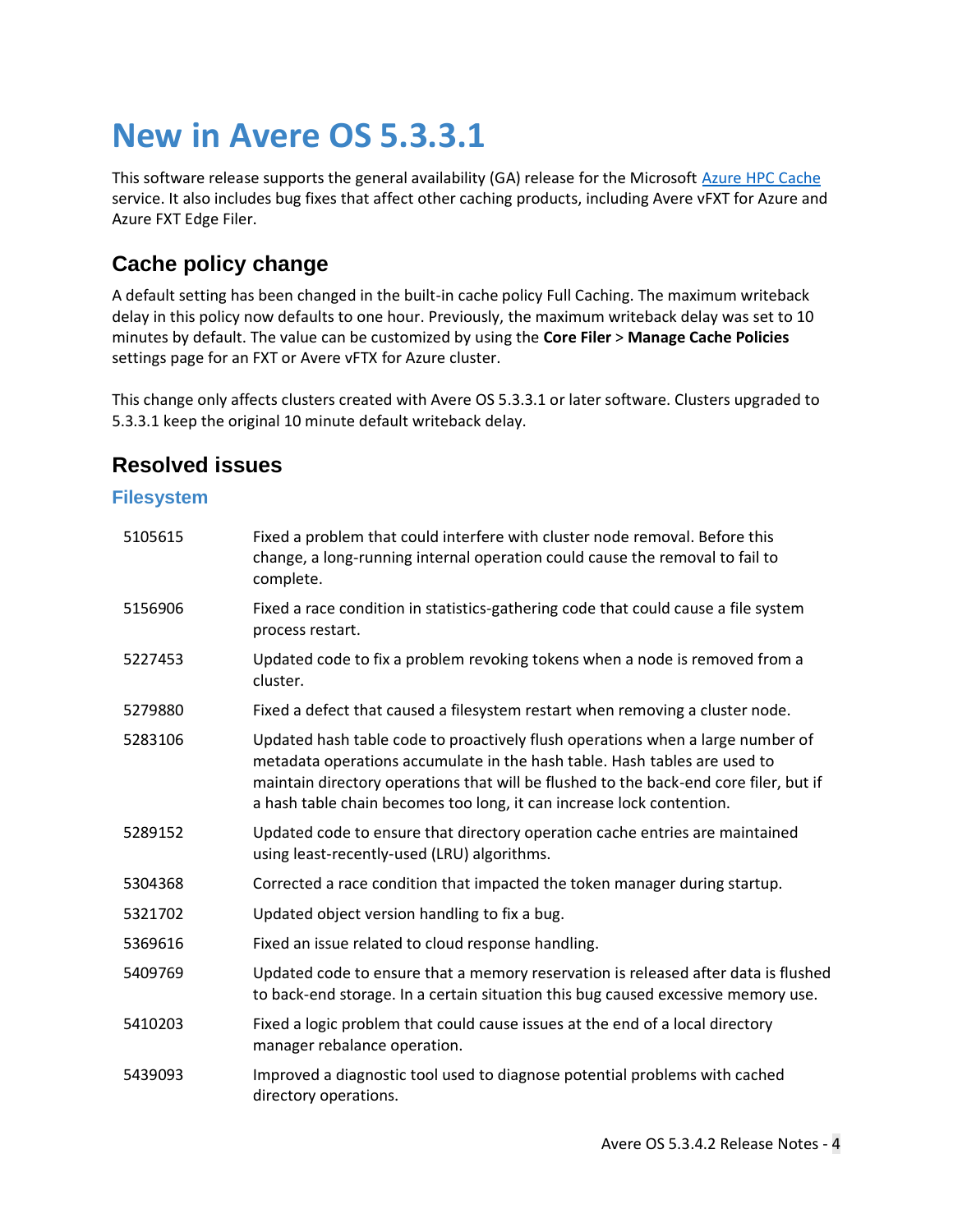| 5459515 | Updated the default metadata write back time to 10 minutes.                              |
|---------|------------------------------------------------------------------------------------------|
| 5460843 | Corrected an issue in available space detection during a data flush.                     |
| 5481433 | Corrected a race condition in token processing.                                          |
| 5534498 | Fixed a race condition in name cache.                                                    |
| 5581410 | Changed the Full Caching cache policy's default writeback time (described above).        |
| 26959   | Corrected handling of metadata from the back end to avoid panics under stress.           |
| 27445   | Corrected a problem handling an error related to the cloud module's version<br>database. |

#### **NFS**

5160193 This release adds a per-junction language setting. Possible values are utf-8 and undefined.

> This language setting is enforced by NFS operations that create or remove directory entries (dirents).

- Operations that create new directory entries: CREATE, MKDIR, SYMLINK, MKNOD, LINK, RENAME
- Operations that remove existing directory entries: REMOVE, RMDIR, RENAME

These operations return a status of INVAL when the language setting is UTF-8 and the dirent is not valid UTF-8.

Before this change, the system behaved as if all junctions had a language setting of undefined.

Upgrading to a release containing this change does not affect existing junctions.

Additional information about this setting:

- The XMLRPC method vserver.addJunction() gives a default language setting of utf-8.
- The XMLRPC method vserver.modifyJunction() preserves the language setting unless specified.
- For cloud core filers, the best practice is to specify the UTF-8 language setting.
- For NAS core filers, the language should match the core filer language. Only set the language to undefined if the core filer's cache policy does not have Local Directories enabled.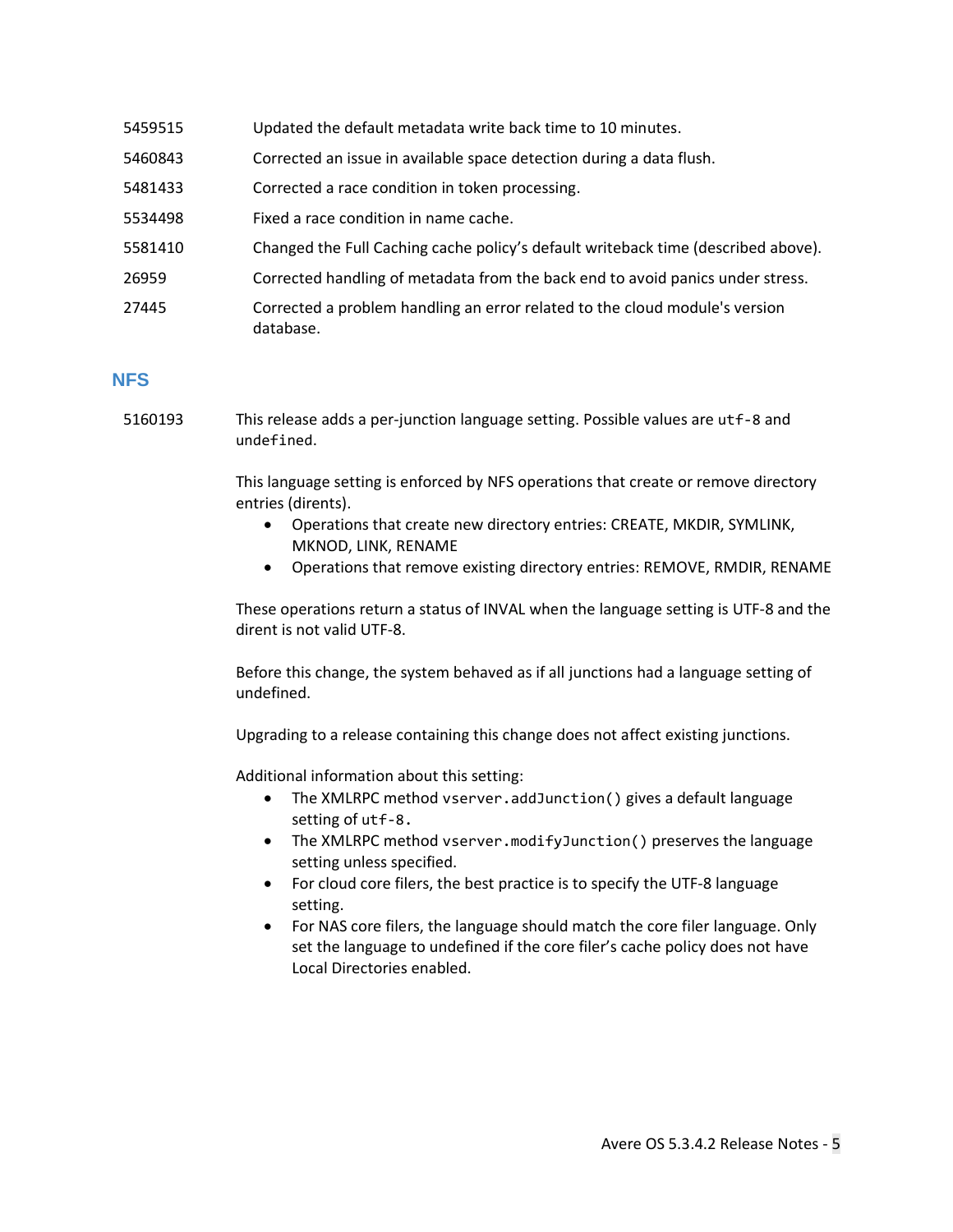#### **Platform**

| 5265161 | Power saving settings were updated for clusters running in Azure to give better<br>performance.             |
|---------|-------------------------------------------------------------------------------------------------------------|
| 5462020 | Fixed a bug in a custom setting that controls LACP mode.                                                    |
| 5475751 | Updated drivers for FXT 6000-series hardware to correct MAC address filtering when<br>running in LACP mode. |

#### **XML-RPC**

5352452 Updated the XML-RPC help for node.allowToJoin().

## <span id="page-7-0"></span>**New in Avere OS 5.3.2.3**

The 5.3.2.3 release includes improvements for the Microsoft [Azure HPC Cache](https://azure.microsoft.com/services/hpc-cache) service, which is in public preview. No additional fixes for GA products are included in this release.

## <span id="page-7-1"></span>**New in Avere OS 5.3.2.2**

The 5.3.2.2 release includes improvements that affect the Microsof[t Azure HPC Cache](https://azure.microsoft.com/services/hpc-cache) service, which is in public preview. No customer-visible updates for GA products are included.

## <span id="page-7-2"></span>**New in Avere OS 5.3.2.1**

This release includes bug fixes and updates to support the new Microsoft [Azure HPC Cache](https://azure.microsoft.com/services/hpc-cache) service, which is in public preview.

### **Resolved issues**

- 27448 Removed an automatic debugging data collection routine from the nightly collection list to prevent a possible system restart on nodes with very large caches.
- 26768 Fixed a missing lock to prevent a possible database corruption and restart.
- 26359 Prevent blocked operations and possible system restarts by allowing more operations to abort when the associated core filer is being removed or suspended.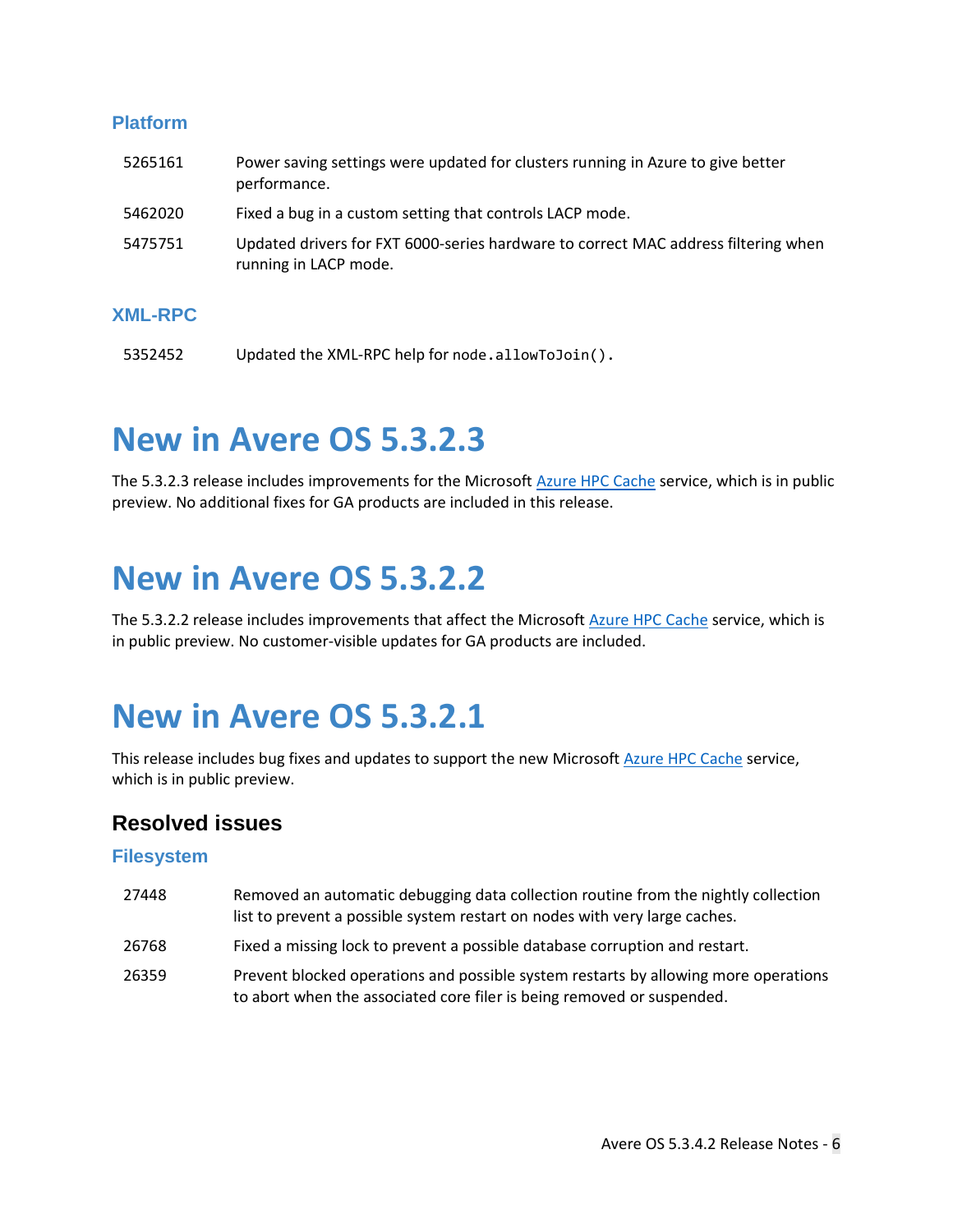#### **NFS**

| 27057          | Added the ability to restrict which NFS exports should be probed by the cluster. This<br>change protects the cluster from attempting to investigate overwhelming numbers of<br>core filer exports, and also gives administrators the ability to protect restricted<br>exports which should not be mounted by the Avere cluster. |
|----------------|---------------------------------------------------------------------------------------------------------------------------------------------------------------------------------------------------------------------------------------------------------------------------------------------------------------------------------|
|                | The new setting is controlled by the new XML-RPC methods<br>corefiler.getExportFilters() and corefiler.setExportFilters(). Refer to their help files for<br>details.                                                                                                                                                            |
| <b>General</b> |                                                                                                                                                                                                                                                                                                                                 |

- 27399 Fixed a software error that could cause the system to loop while reassigning IP addresses to cluster nodes. 27373 Updated descriptions in the Avere Control Panel to clarify that the "use 1Gb
- management network" setting makes those ports unavailable for client-facing data.

## <span id="page-8-0"></span>**New in Avere OS 5.3.1.2**

This release introduces support for the new Azure FXT Edge Filer hardware platform. Read more at [https://azure.microsoft.com/services/fxt-edge-filer/.](https://azure.microsoft.com/services/fxt-edge-filer/)

## **Resolved issues**

### **Cloud object store**

| 26155 | Avere OS now prevents users from creating two core filers that point to the same<br>cloud storage container. Each active core filer must control a different set of data. The<br>system now checks unique IDs to detect whether the new core filer is a cloned version<br>of an existing core filer on the cluster and gives a failure message if it is. |
|-------|----------------------------------------------------------------------------------------------------------------------------------------------------------------------------------------------------------------------------------------------------------------------------------------------------------------------------------------------------------|
| 26267 | Updated locking code for multithread-safe data structures. Before this change, it was<br>possible that running a debugging command which accessed certain internal data<br>structures could cause a crash because the service utility did not obtain the proper<br>locks.                                                                                |
| 26390 | Fixed a problem in cloud core filer shutdown that could cause a filesystem restart<br>because a timer was not correctly cleaned up.                                                                                                                                                                                                                      |
| 26647 | Fixed a problem that could cause a core loop after a cross-directory rename. The issue<br>was caused by a failed sanity check when the directory contents on the cloud storage<br>did not match the expected contents.                                                                                                                                   |
| 26941 | Fixed a bug so that files can flush to the core filer even in the rare situation when a<br>file handle hash collides with the hash of a reserved file handle.                                                                                                                                                                                            |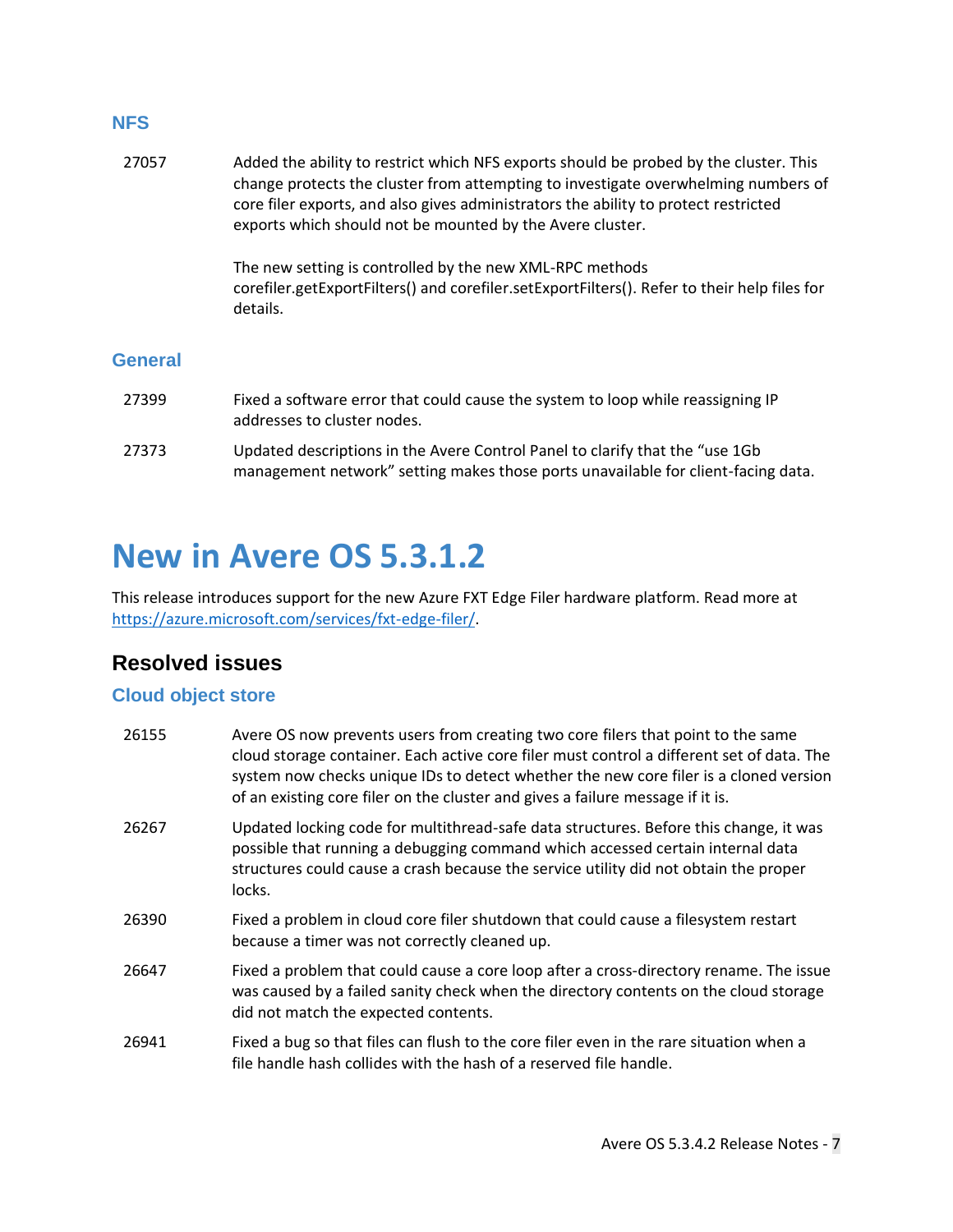27264 Fixed an issue that could cause TCP connection requests to the cloud back end to get stuck during SSL negotiation, requiring a filesystem restart.

| 23176 | Eliminated a false report of a long-running operation.                                                                                                                                                                                                                                                                                                                                         |
|-------|------------------------------------------------------------------------------------------------------------------------------------------------------------------------------------------------------------------------------------------------------------------------------------------------------------------------------------------------------------------------------------------------|
| 24341 | Improved core filer invalidation code to fix a race condition that could cause a panic if<br>the cluster restarted during invalidation.                                                                                                                                                                                                                                                        |
| 25315 | Removed a problem with an internal data structure that could sometimes cause a file<br>system restart when truncating a very large file.                                                                                                                                                                                                                                                       |
| 25853 | Enhanced data migration to use all nodes in the cluster.                                                                                                                                                                                                                                                                                                                                       |
| 25929 | Removed a conflict between the system that decides to when to write data to the<br>back end and the system that reserves space for future writes.                                                                                                                                                                                                                                              |
| 25930 | Updated code for failover to avoid unnecessarily marking cache content as stale. This<br>change ensures that non-idempotent file operations are executed exactly once, even<br>when cluster nodes crash.                                                                                                                                                                                       |
| 26059 | Fixed code related to the transaction log to prevent a data inconsistency problem that<br>could occur if cluster nodes are not shut down cleanly. This defect was found in vFXT<br>clusters after nodes were shut down from the Azure portal instead of using the cluster<br>control panel; it is safer to always shut down the cluster before suspending or<br>powering off individual nodes. |
| 26061 | Installed proper locking to prevent future file system crashes while examining internal<br>log entries. Diagnostic debugging tools were also added to help diagnose any future<br>crashes in related systems.                                                                                                                                                                                  |
| 26068 | Fixed an internal state issue that could cause an out of memory error when flushing<br>data and using cloud file system buffers directly.                                                                                                                                                                                                                                                      |
| 26321 | Corrected a resource limit configuration that could cause an unexpected filesystem<br>service restart in a vFXT node running on a VM with more than 144G of memory.                                                                                                                                                                                                                            |
| 26374 | Corrected a code error that caused a lock to be held too long, potentially causing a<br>deadlock and system restart.                                                                                                                                                                                                                                                                           |
| 26455 | Fixed a rare race condition that could leave internal logs in an unexpected state after a<br>restart.                                                                                                                                                                                                                                                                                          |
| 26532 | Changed FlashMirror™ code to ensure that all files marked out-of-sync on both the<br>primary node and the mirror node are copied if there is a failover event.                                                                                                                                                                                                                                 |
| 26576 | Corrected code that resets pointers to metadata files during failover.                                                                                                                                                                                                                                                                                                                         |
| 26608 | Changed a default so that the system gives alerts and disables directories in a specific<br>invalid state instead of crashing.                                                                                                                                                                                                                                                                 |
| 26622 | Fixed an issue in always-forward mode so that a readdirplus operation now provides<br>all attributes and file handles.                                                                                                                                                                                                                                                                         |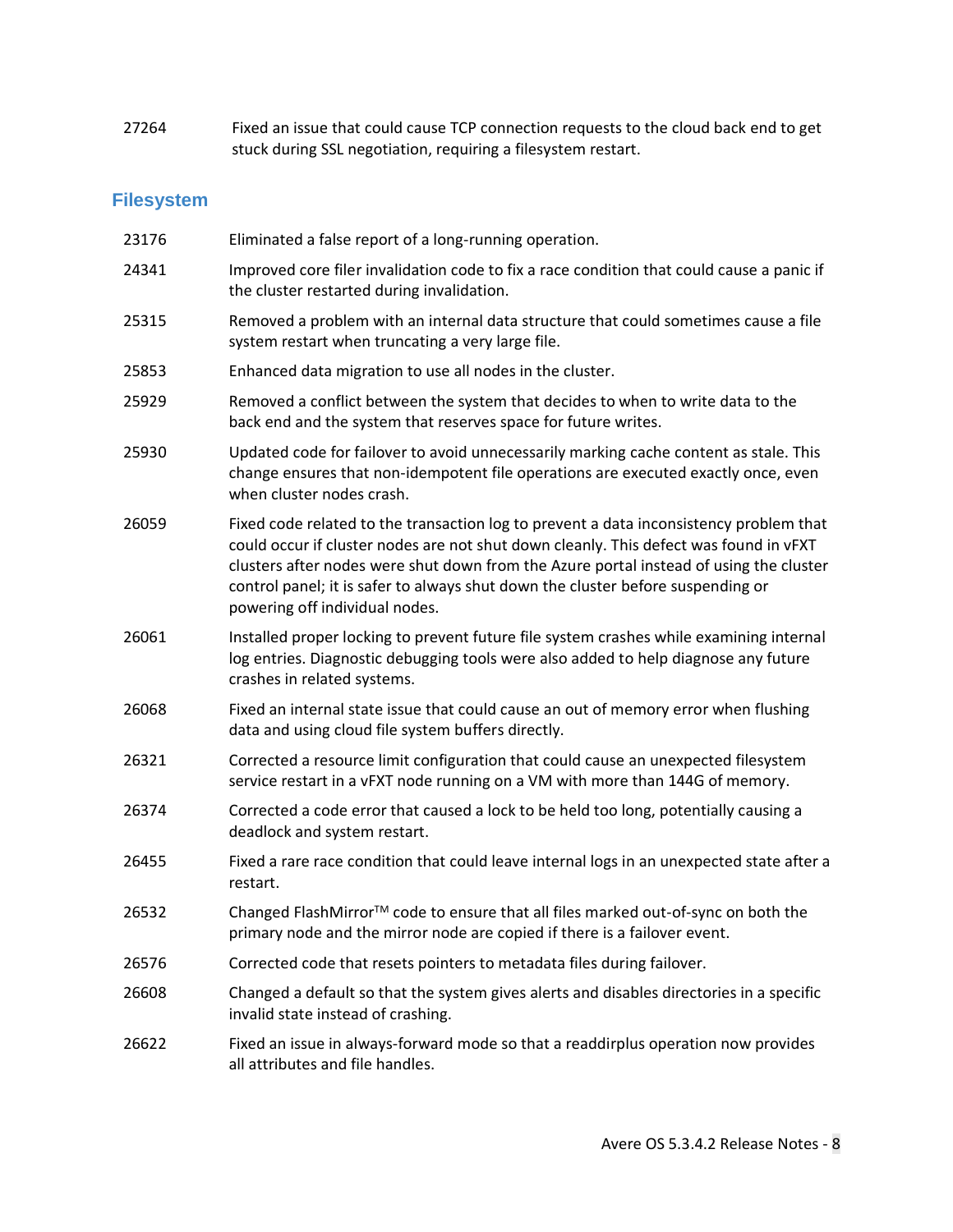| 26679 | Fixed an issue that could cause errors when purging metadata files if filenames in the<br>log included non-UTF-8 characters.                                                                                |
|-------|-------------------------------------------------------------------------------------------------------------------------------------------------------------------------------------------------------------|
| 26682 | Fixed a timing-related memory corruption that could be triggered when the file count<br>was extremely high. Before this change, this problem could cause a restart and core<br>file when using HA features. |
| 26706 | Fixed an issue to prevent using freed pointer values.                                                                                                                                                       |
| 26768 | Fixed a missing lock to prevent a possible database corruption and restart.                                                                                                                                 |
| 26786 | Fixed an issue where a lock used while scanning a large data structure could cause<br>causing which can cause other threads in armada to watchdog.                                                          |
| 26796 | Sped up the file scan time to improve performance during file validation after<br>restarting the cluster.                                                                                                   |
| 26802 | Fixed a file system restart that was caused by the improper state of an out-of-sync<br>item during a migration.                                                                                             |
| 26817 | Improved token manager operations to boost per-operation performance by reducing<br>disk writes.                                                                                                            |
| 26829 | Fixed an issue that could causing a cache manager crash when reporting long running<br>operations in log messages or to the Avere Control Panel.                                                            |
| 26859 | Improved buffer management controls to avoid deadlocks while flushing data to cloud<br>storage.                                                                                                             |
| 26879 | Improved flush log free space estimation to prevent errors or dropped requests when<br>space ran out.                                                                                                       |
| 26880 | Fixed an issue where an aborted rename could be logged incorrectly. Before this fix,<br>the incorrect state could permanently block operations on some files or directories.                                |
| 26914 | Changed an algorithm in the name cache to prevent the number of allocated entries<br>from exceeding the maximum.                                                                                            |
| 26923 | Fixed a crash related to an invalid file handle during a rename operation in a system<br>with always-forward mode enabled.                                                                                  |
| 26926 | Fixed a problem where processing a truncation and running out of log space could<br>cause a crash.                                                                                                          |
| 26967 | Fixed an issue where improper locking could cause a restart after a migration.                                                                                                                              |
| 27074 | Fixed a problem that could cause the cluster to deny access to a cloud core filer when<br>SMB access was enabled.                                                                                           |
| 27087 | Fixed an issue to prevent a crash in read-only mode when the target of an object<br>pointer would be removed, causing a null pointer.                                                                       |
| 27099 | Improved locking to prevent a filesystem core if identical rename operations<br>happened simultaneously.                                                                                                    |
| 27113 | Added code to automatically clear a dangling reference. In some rare circumstances<br>the reference problem could prevent file access indefinitely.                                                         |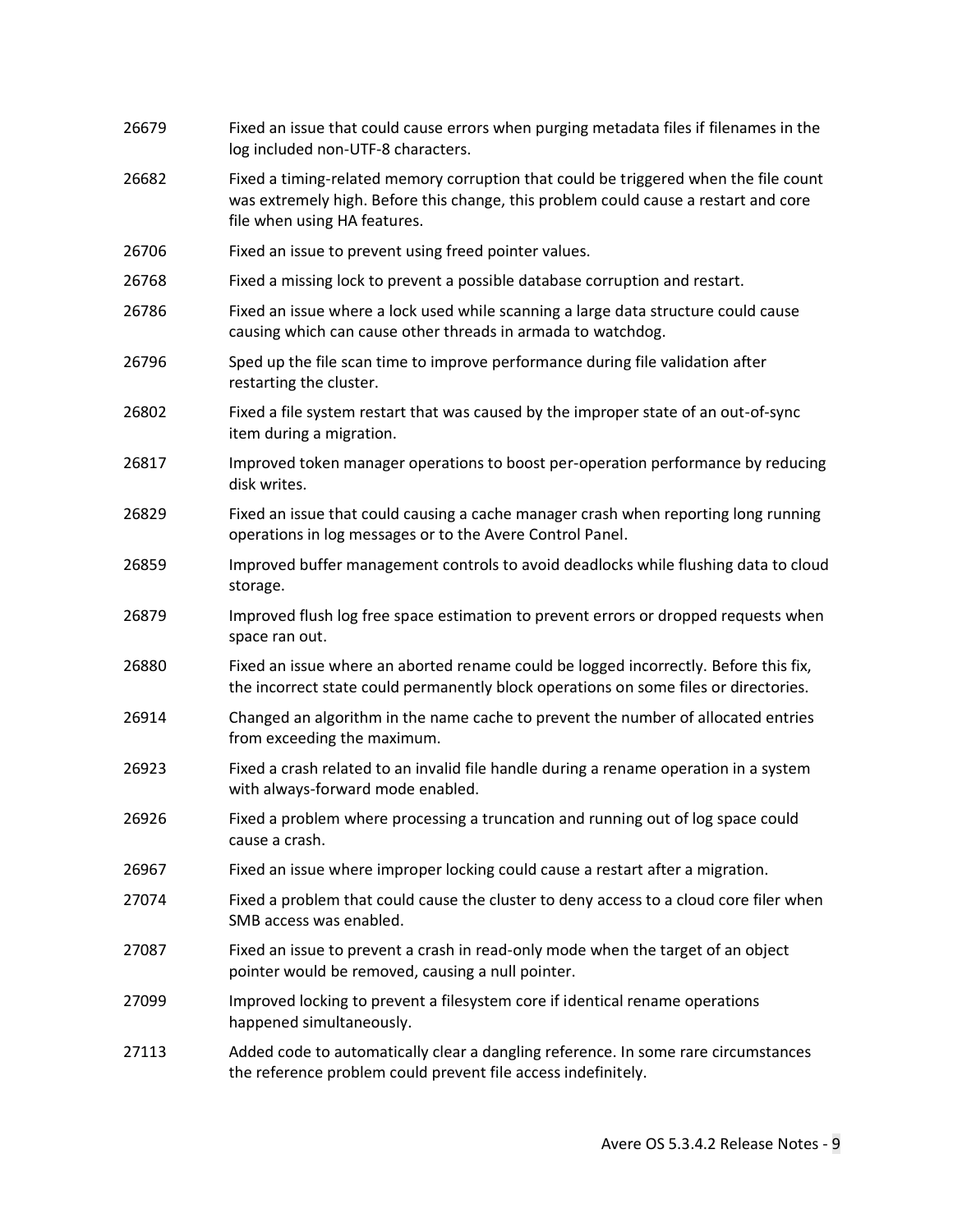| 27134 | Fixed an out-of-memory problem that could cause the cache flush component to<br>crash.                                                              |
|-------|-----------------------------------------------------------------------------------------------------------------------------------------------------|
| 27184 | Fixed an issue that interfered with running the ping command directly on cluster<br>nodes. The ping command no longer runs within a secure sandbox. |
| 27187 | Fixed a race condition when reading the core filer directories to populate the cache.                                                               |
| 27196 | Fixed a problem that could cause a deadlock when opening metadata files.                                                                            |
| 27215 | Updated code to ensure that inactive flush requests are cleared from the request log.                                                               |
| 27234 | Fixed a small leak in the code to detect long-running operations.                                                                                   |
| 27244 | Fixed a memory issue that could occur during heavy reading from a core filer.                                                                       |
| 27278 | Fixed a problem that could cause a node to fail during migration to or from a cloud<br>core filer.                                                  |
| 27279 | Added locking and proper initialization code to fix a bug that could cause a crash when<br>deleting cache flush records.                            |

### **General**

| 26056 | Added validation to prevent an empty entry for the KMIP server hostname.                                                                                                                                                                                                |
|-------|-------------------------------------------------------------------------------------------------------------------------------------------------------------------------------------------------------------------------------------------------------------------------|
| 26723 | Fixed a problem where bootloader messages and prompts were not being shown on<br>the serial-over-LAN (SOL) console for some 2000-, 3000-and 4000-series FXT models.                                                                                                     |
| 26756 | Increased the frequency of checks for upcoming cloud credential expirations.                                                                                                                                                                                            |
| 26887 | Increased a ulimit setting to prevent certain internal processes from unnecessarily<br>restarting.                                                                                                                                                                      |
| 26952 | The Data Management tab no longer appears in the control panel dashboard on<br>Azure vFXT systems.                                                                                                                                                                      |
| 27014 | Cluster proxy server connection tests now tolerate failures with short timeouts. This<br>change allows the proxy configuration to be honored even if the proxy service is not<br>always reliable.                                                                       |
| 27031 | Fixed a software defect that could cause the management layer to fail and restart<br>when the number of assigned client IP addresses in the cluster was reduced. This<br>failure affected each cluster node in turn as management control switched to healthy<br>nodes. |
|       | If you need to reduce the number of virtual interfaces (client- or cluster-facing) before<br>updating, contact Microsoft Customer Service and Support for advice.                                                                                                       |
| 27055 | A divide-by-zero error in a network driver could cause the system to unexpectedly<br>restart. The issue has been corrected.                                                                                                                                             |
| 27060 | Enhanced logging to improve the supportability of token management, especially<br>during cache invalidation.                                                                                                                                                            |
| 27120 | Improved memory usage, fixing an issue where the system requested a larger buffer<br>for packets than required, and consumed extra memory unnecessarily.                                                                                                                |
|       |                                                                                                                                                                                                                                                                         |